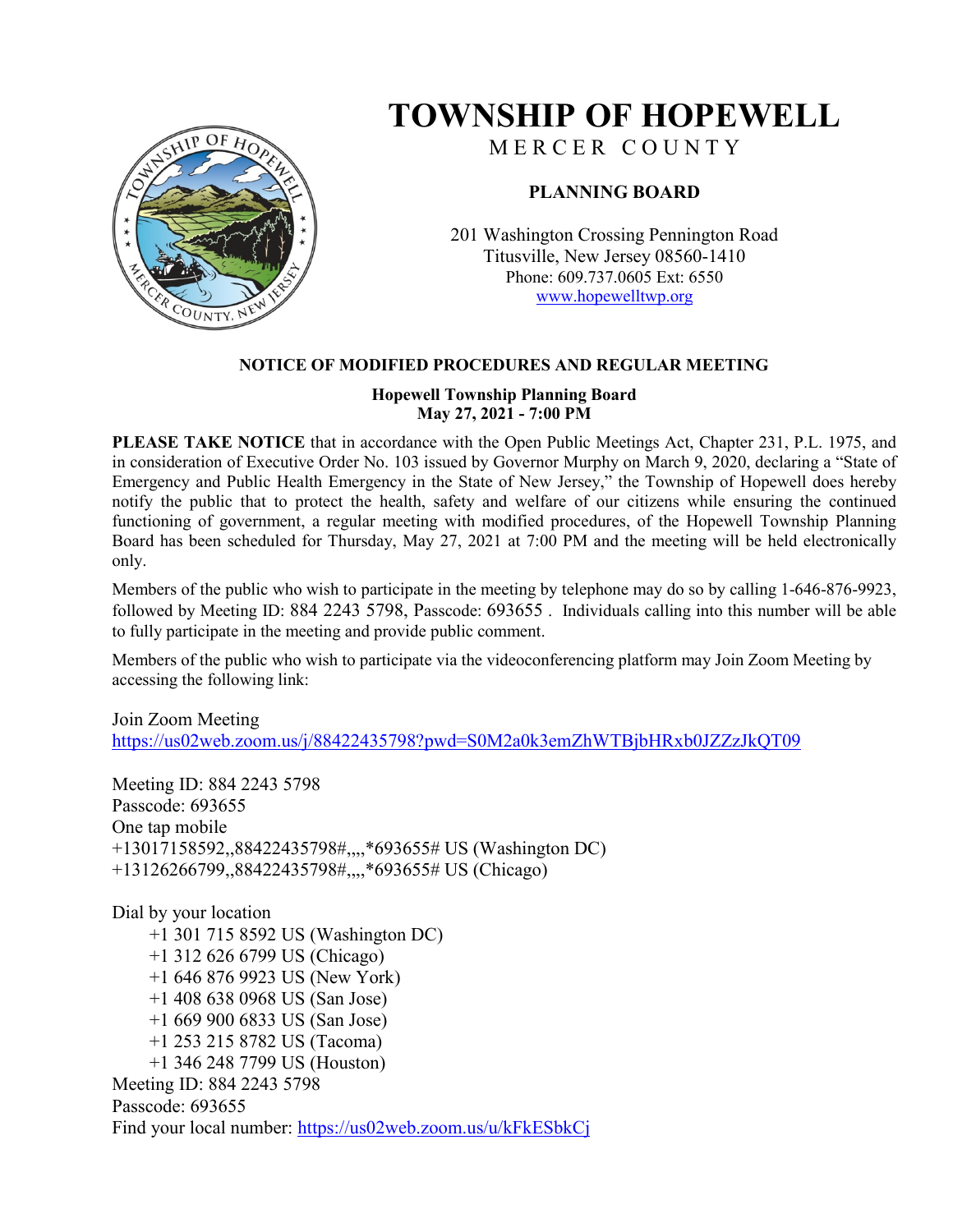

# **TOWNSHIP OF HOPEWELL**

M E R C E R C O U N T Y

## **PLANNING BOARD**

201 Washington Crossing Pennington Road Titusville, New Jersey 08560-1410 Phone: 609.737.0605 Ext: 6550 [www.hopewelltwp.org](http://www.hopewelltwp.org/)

#### **AGENDA TO THE EXTENT KNOWN HOPEWELL TOWNSHIP PLANNING BOARD MODIFIED PROCEDURES / REGULAR MEETING THURSDAY, MAY 27, 2021 7:00 P.M.**

#### I. **Statement of Compliance**

**Notice of revisions to the conduct of this meeting as an electronic meeting only was further posted on the Hopewell Township website and forwarded to the Official Newspapers on May 21, 2021.**  This meeting is being conducted through a Zoom videoconferencing application and is being recorded through the application.

The Board's adopted procedures for conducting Remote Meetings in accordance with N.J.A.C. 5:39-1 et seq., Emergency Remote Meeting Protocol for Local Public Bodies, is available through the Planning Board Page of the Hopewell Township Website at the following link: <https://www.hopewelltwp.org/291/Planning-Board>

### II. **Roll Call**

III. **Announcements**

#### IV. **Applications**

1. US Home Corporation D/B/A Lennar, Major Subdivision, Preliminary/Final and Site Plan, Preliminary/Final - (Hopewell Parc) **Complete / Action by: 06/30/21** Block 93 Lot 5.01 - Scotch Rd., Block 93 Lot 5.02 - 449 Scotch Rd., Block 93 Lot 6.02 - 445 Scotch Rd.

Continued from the May 13, 2021 Planning Board Meeting

2. US Home at Hopewell Urban Renewal, LLC, Major Subdivision, Preliminary/Final and Site Plan, Preliminary/Final - (The Collection at Hopewell) **Complete / Action by: 06/30/21** Block 85 Lot 3 - 12 Washington Crossing Pennington Rd., Block 85, Lot 9 - 1646 Reed Rd., Block 86, Lots 32 & 33 - 24 Diverty Rd., Block 86, Lots 34 & 130 - 26 Diverty Rd.

Continued from the May 13, 2021 Planning Board Meeting

**NOTE: Application materials can be found under the heading DOCUMENTS FOR ACTIVE APPLICATIONS at the following website address:** [https://hopewelltwp.org/291/Planning-Board](http://hopewelltwp.org/291/Planning-Board)